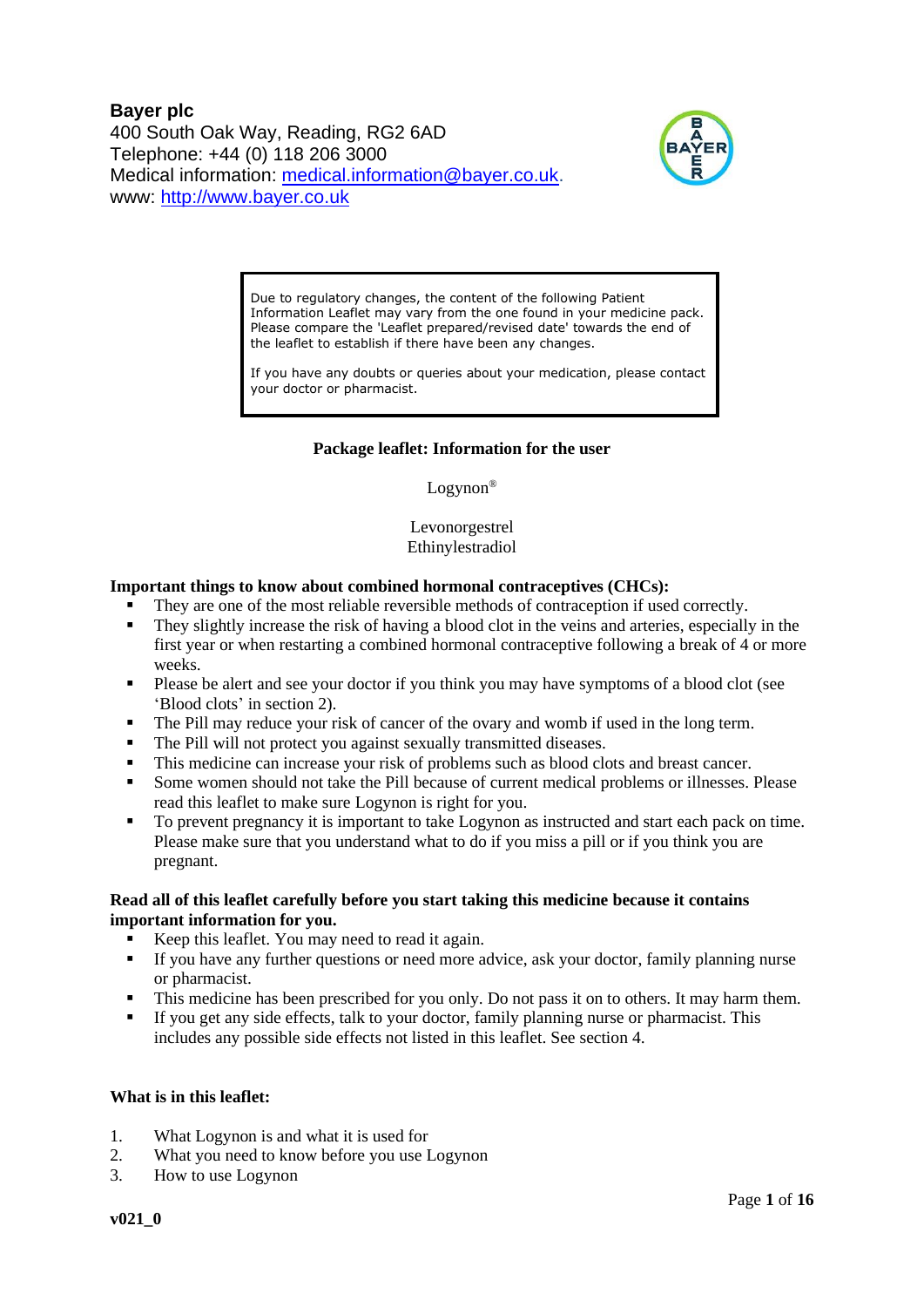- 4. Possible side effects<br>5. How to store Logyne
- 5. How to store Logynon
- 6. Contents of the pack and other information

## **1. What Logynon is and what it is used for**

Logynon is a combined oral contraceptive pill ('the Pill'). **You take it to stop you getting pregnant**.

Logynon contains two types of female sex hormones, oestrogen (ethinylestradiol) and progestogen (levonorgestrel). These hormones stop you getting pregnant by working in three ways: by preventing an egg being released from your ovaries; by making the fluid (mucus) in your cervix thicker, which makes it more difficult for sperm to enter the womb; and by preventing the lining of your womb thickening enough for an egg to grow in it.

Logynon is a 21-day pill – you take one each day for 21 days, followed by 7 days when you take no pills.

#### **The benefits of taking the Pill** include:

- it is one of the most reliable reversible methods of contraception if used correctly
- it doesn't interrupt sex
- it usually makes your periods regular, lighter and less painful
- it may help with pre-menstrual symptoms.

Logynon will not protect you against sexually transmitted infections, such as Chlamydia or HIV. Only condoms can help to do this.

#### **Logynon needs to be taken as directed to prevent pregnancy.**

#### **2. What you need to know before you use Logynon**

#### **General notes**

Before you start using Logynon you should read the information on blood clots in section 2. It is particularly important to read the symptoms of a blood clot – see 'Blood clots' in section 2.

It's important that you understand the benefits and risks of taking the Pill before you start taking it, or when deciding whether to carry on taking it. Although the Pill is suitable for most healthy women it isn't suitable for everyone.

→ **Tell your doctor** if you have any of the illnesses or risk factors mentioned in this leaflet.

## **Before you start taking the Pill**

▪ Your doctor will ask about you and your family's medical problems, check your blood pressure and exclude the likelihood of you being pregnant. You may also need other checks, such as a breast examination, but only if these examinations are necessary for you, or if you have any special concerns.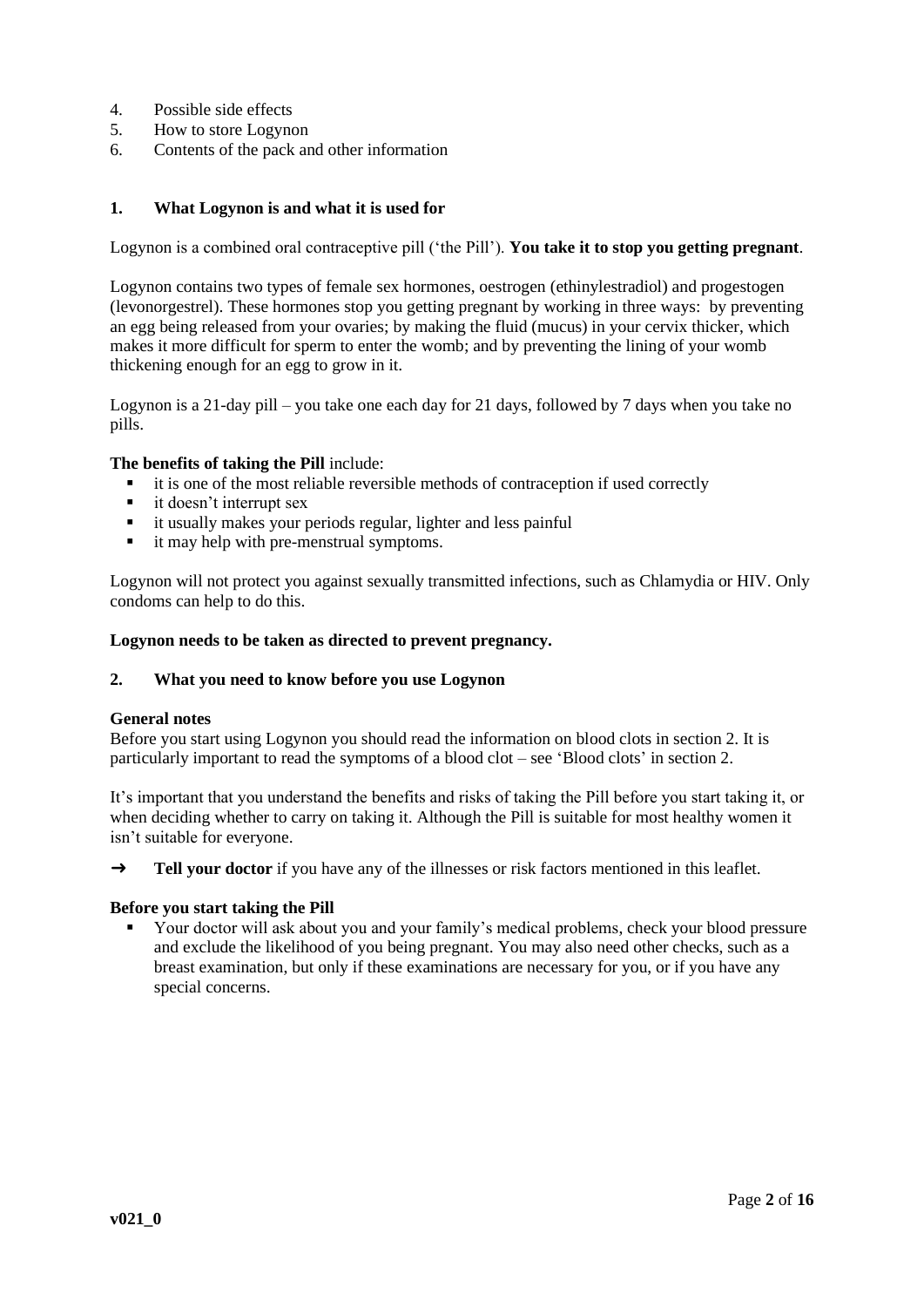# **While you're on the Pill**

- You will need **regular check-ups** with your doctor or family planning nurse, usually when you need another prescription of the Pill.
- You should go for **regular cervical smear** tests.
- **Check your breasts** and nipples every month for changes tell your doctor if you can see or feel anything odd, such as lumps or dimpling of the skin.
- **If you need a blood test** tell your doctor that you are taking the Pill, because the Pill can affect the results of some tests.
- **If you're going to have an operation**, make sure your doctor knows about it. You may need to stop taking the Pill at least 4 weeks before the operation. This is to reduce the risk of a blood clot (see 'Blood clots' in section 2). Your doctor will tell you when you can start taking the Pill again.

#### **When you should not use Logynon**

You should not use Logynon if you have any of the conditions listed below. If you do have any of the conditions listed below, you must tell your doctor. Your doctor will discuss with you what other form of birth control would be more appropriate.

# **Do not use Logynon**

- **■** If you have (or have ever had) a blood clot in a blood vessel of your legs (deep vein thrombosis, DVT), your lungs (pulmonary embolus, PE) or other organs
- If you know you have a disorder affecting your blood clotting for instance, protein C deficiency, protein S deficiency, antithrombin-III deficiency, Factor V Leiden or antiphospholipid antibodies
- If you need an operation or if you are off your feet for a long time (see 'Blood clots' in section 2)
- If you have ever had a heart attack or stroke
- If you have (or have ever had) angina pectoris (a condition that causes severe chest pain and may be a first sign of a heart attack) or transient ischaemic attack (TIA – temporary stroke symptoms)
- If you have any of the following diseases that may increase your risk of a clot in the arteries:
	- severe diabetes with blood vessel damage
	- very high blood pressure
	- a very high level of fat in the blood (cholesterol or triglycerides)
	- a condition known as hyperhomocysteinaemia
- If you have (or have ever had) a type of migraine called 'migraine with aura'
- If you have or have ever had breast cancer
- If you have ever had a severe liver disease, and you have been told by your doctor that your liver function test results are not yet back to normal
- If you have ever had liver tumours
- If you are allergic (*hypersensitive*) to any of the ingredients in Logynon.

Do not use Logynon if you have hepatitis C and are taking medicinal products containing ombitasvir/paritaprevir/ritonavir, dasabuvir, glecaprevir/pibrentasvir and sofosbuvir/velpatasvir/voxilaprevir (see also in section "Other medicines and Logynon").

#### → **Tell your doctor or family planning nurse** if you have any medical problems or illnesses.

#### **Warnings and Precautions**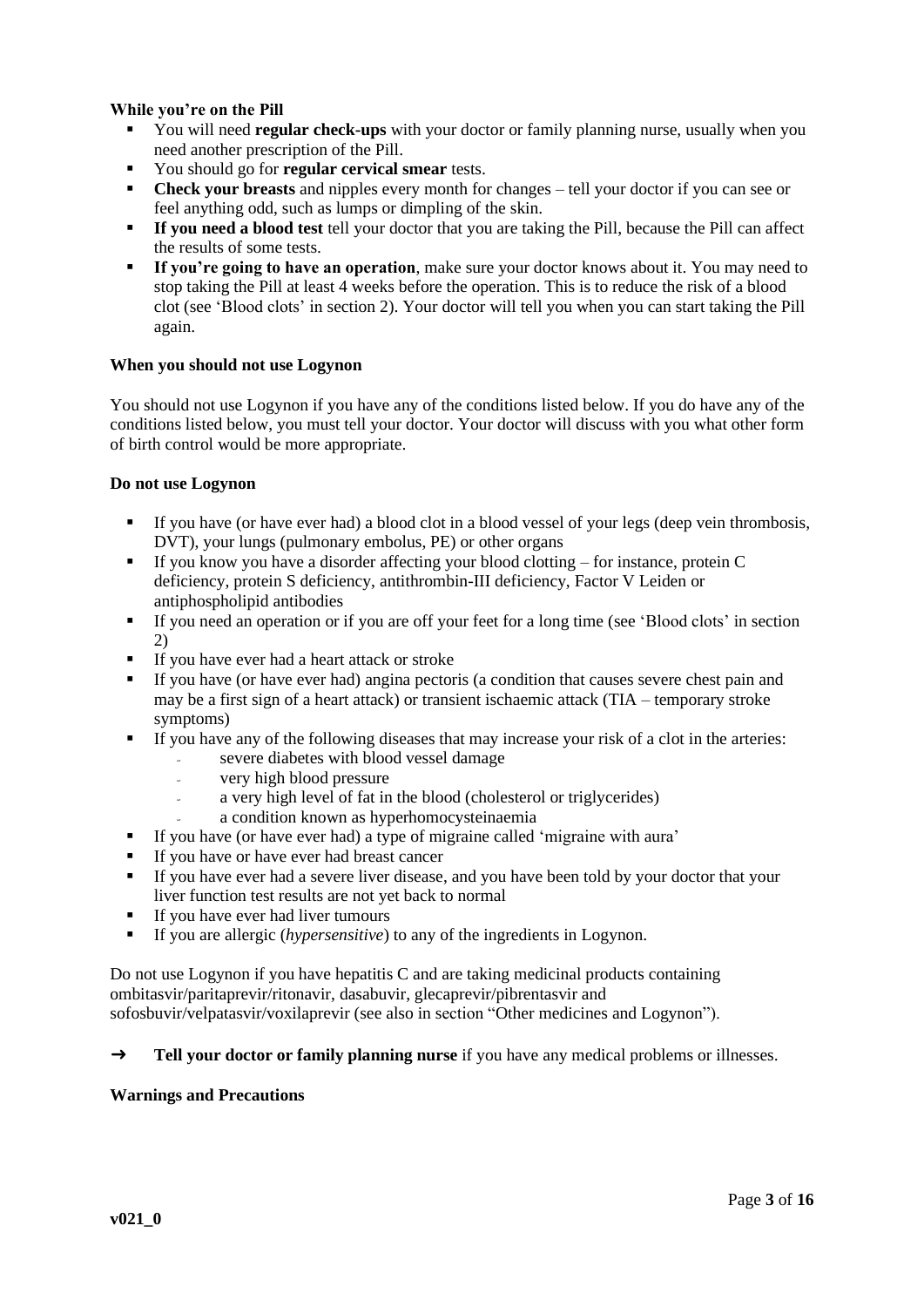When should you contact your doctor?

Seek urgent medical attention

if you notice possible signs of a blood clot that may mean you are suffering from a blood clot in the leg (i.e. deep vein thrombosis), a blood clot in the lung (i.e. pulmonary embolism), a heart attack or a stroke (see 'Blood clots` section below).

For a description of the symptoms of these serious side effects please go to "How to recognise a blood clot".

Some of the conditions listed below can be made worse by taking the Pill. Or they may mean it is less suitable for you. You may still be able to take Logynon but you need to take special care and have check-ups more often.

#### **Tell your doctor if any of the following conditions apply to you.**

If the condition develops, or gets worse while you are using Logynon, you should also tell your doctor.

- If you experience symptoms of angioedema such as swollen face, tongue and/or throat and/or difficulty swallowing or hives potentially with difficulty breathing contact a doctor immediately. Products containing oestrogens may cause or worsen the symptoms of hereditary and acquired angioedema
- If you have Crohn's disease or ulcerative colitis (chronic inflammatory bowel disease)
- $\blacksquare$  If you have systemic lupus erythematosus (SLE a disease affecting your natural defence system)
- $\blacksquare$  If you have haemolytic uraemic syndrome (HUS a disorder of blood clotting causing failure of the kidneys)
- If you have sickle cell anaemia (an inherited disease of the red blood cells)
- If you have inflammation of the pancreas (*pancreatitis*)
- If you have elevated levels of fat in the blood (hypertriglyceridaemia) or a positive family history for this condition. Hypertriglyceridaemia has been associated with an increased risk of developing pancreatitis (inflammation of the pancreas)
- **EXECUTE:** If you need an operation, or you are off your feet for a long time (see 'Blood clots' section below)
- If you have just given birth you are at an increased risk of blood clots. You should ask your doctor how soon after delivery you can start taking Logynon
- If you have an inflammation in the veins under the skin (superficial thrombophlebitis)
- **If you have varicose veins**
- If you have diabetes
- **•** If you or your close family have ever had problems with your heart, or circulation such as high blood pressure
- If you or your close family have ever had problems with blood clotting
- If you have the inherited disease called porphyria
- If you are overweight (*obese*)
- **•** If you have migraines
- If you have any illness that worsened during pregnancy or previous use of the Pill (see 'Less serious side effects' in section 4)

#### **Blood clots**

Using a combined hormonal contraceptive such as Logynon increases your risk of developing a blood clot compared with not using one. In rare cases a blood clot can block vessels and cause serious problems.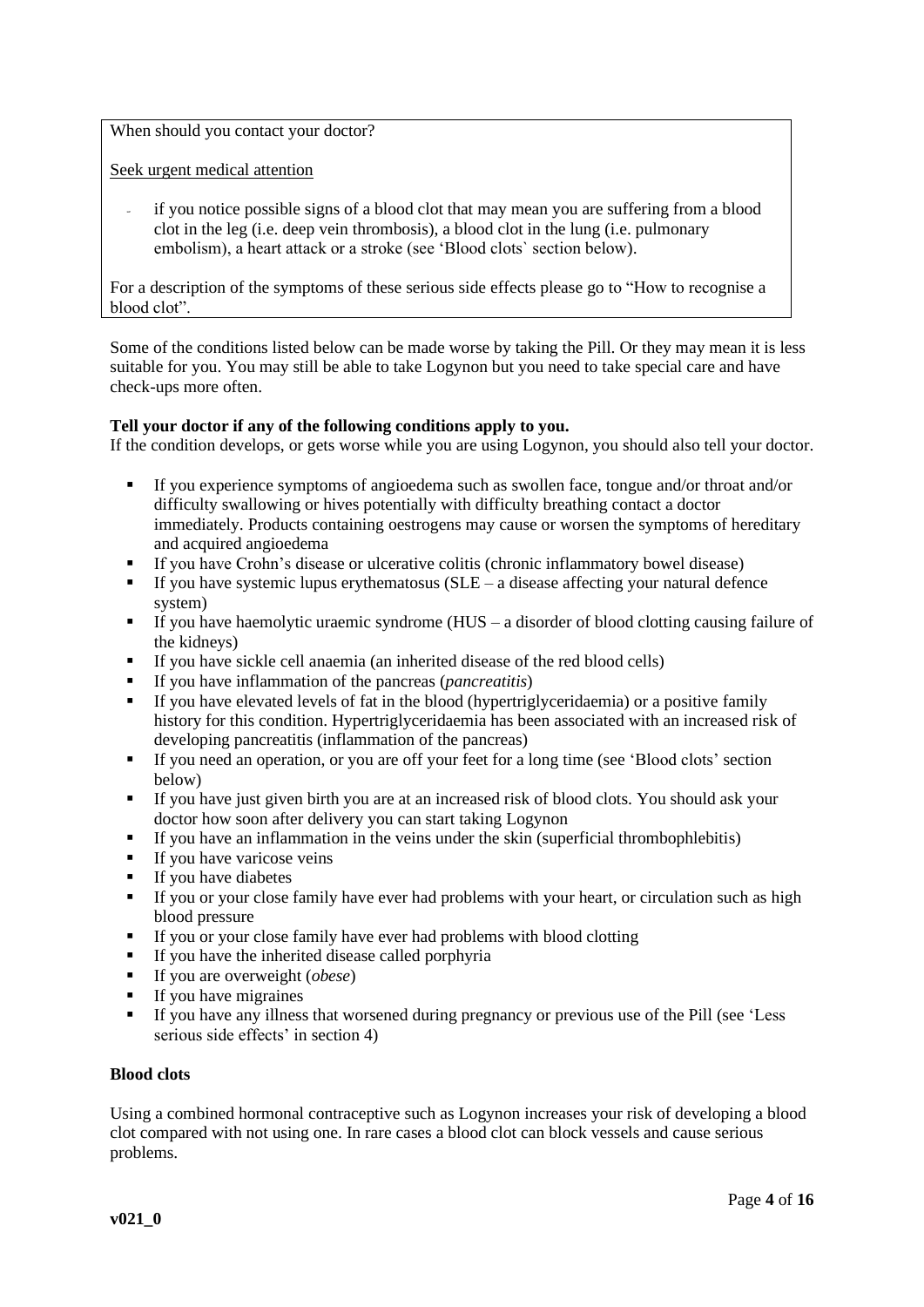Blood clots can develop:

- in veins (referred to as a 'venous thrombosis', 'venous thromboembolism' or VTE);
- in the arteries (referred to as an 'arterial thrombosis', 'arterial thromboembolism' or ATE).

Recovery from blood clots is not always complete. Rarely, there may be serious lasting effects or, very rarely, they may be fatal.

# **It is important to remember that the overall risk of having a harmful blood clot due to Logynon is small.**

# **HOW TO RECOGNISE A BLOOD CLOT**

Seek urgent medical attention if you notice any of the following signs or symptoms.

| Are you experiencing any of these signs?                                                                                                                                                                                                                                                                                                                                                                                                                                                                              | What are you possibly<br>suffering from?           |
|-----------------------------------------------------------------------------------------------------------------------------------------------------------------------------------------------------------------------------------------------------------------------------------------------------------------------------------------------------------------------------------------------------------------------------------------------------------------------------------------------------------------------|----------------------------------------------------|
| swelling of one leg or along a vein in the leg or foot<br>especially when accompanied by:<br>pain or tenderness in the leg which may be felt only<br>when standing or walking<br>increased warmth in the affected leg<br>change in colour of the skin on the leg e.g. turning pale,<br>red or blue                                                                                                                                                                                                                    | Deep vein thrombosis                               |
| sudden unexplained breathlessness or rapid breathing<br>sudden cough without an obvious cause, which may<br>bring up blood<br>sharp chest pain which may increase with deep breathing<br>severe light headedness or dizziness<br>rapid or irregular heartbeat<br>severe pain in your stomach<br>If you are unsure, talk to a doctor as some of these symptoms<br>such as coughing or being short of breath may be mistaken for a<br>milder condition such as a respiratory tract infection (e.g. a<br>'common cold'). | Pulmonary embolism                                 |
| Symptoms most commonly occur in one eye:<br>immediate loss of vision or<br>painless blurring of vision which can progress to loss of<br>vision                                                                                                                                                                                                                                                                                                                                                                        | Retinal vein thrombosis<br>(blood clot in the eye) |
| chest pain, discomfort, pressure, heaviness<br>$\bullet$<br>sensation of squeezing or fullness in the chest, arm or<br>below the breastbone<br>fullness, indigestion or choking feeling<br>upper body discomfort radiating to the back, jaw, throat,<br>arm and stomach<br>sweating, nausea, vomiting or dizziness<br>extreme weakness, anxiety, or shortness of breath<br>rapid or irregular heartbeats                                                                                                              | Heart attack                                       |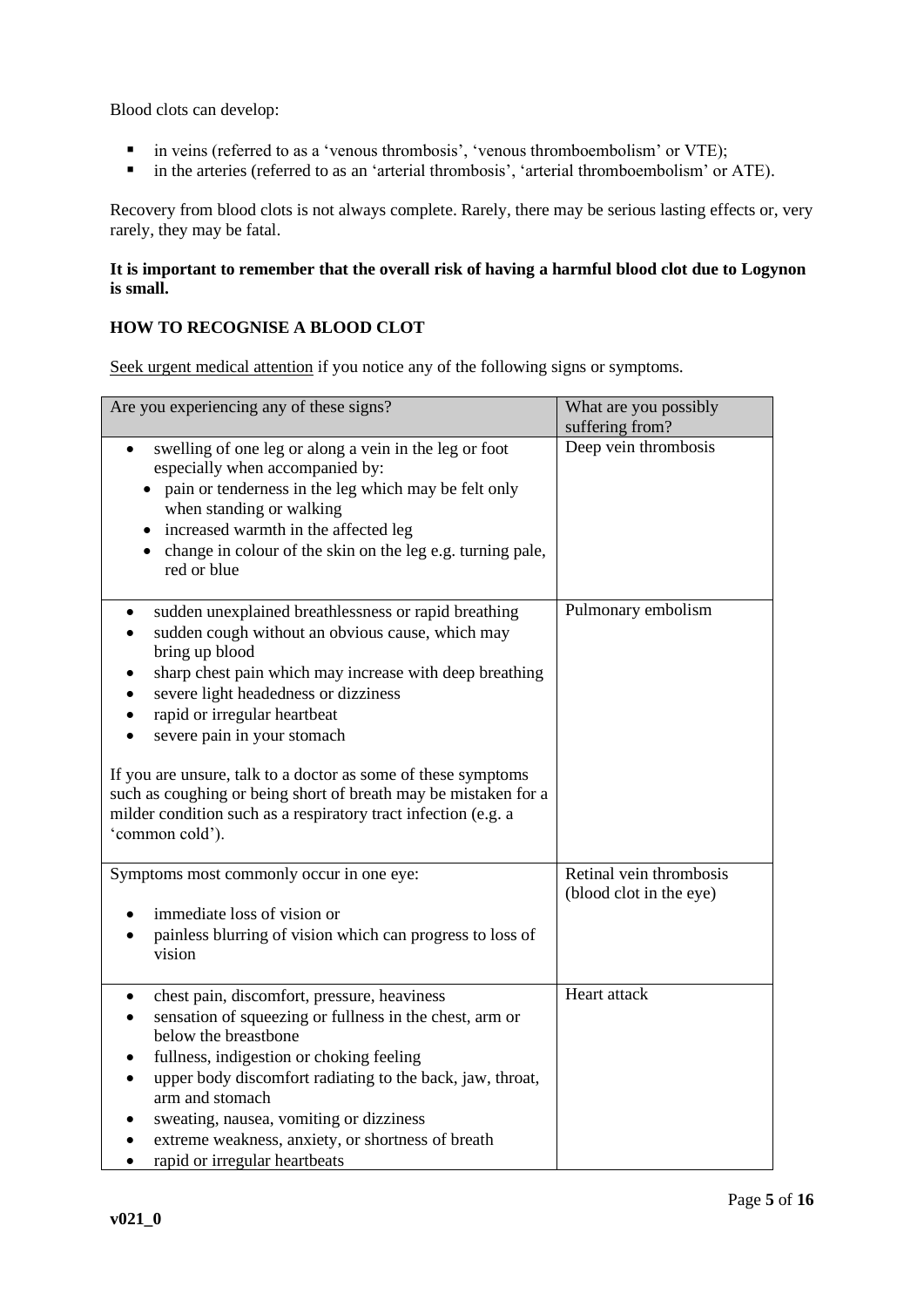| sudden weakness or numbness of the face, arm or leg,<br>especially on one side of the body<br>sudden confusion, trouble speaking or understanding<br>$\bullet$<br>sudden trouble seeing in one or both eyes<br>sudden trouble walking, dizziness, loss of balance or<br>coordination<br>sudden, severe or prolonged headache with no known<br>cause<br>loss of consciousness or fainting with or without seizure | <b>Stroke</b>                               |
|------------------------------------------------------------------------------------------------------------------------------------------------------------------------------------------------------------------------------------------------------------------------------------------------------------------------------------------------------------------------------------------------------------------|---------------------------------------------|
| Sometimes the symptoms of stroke can be brief with an almost<br>immediate and full recovery, but you should still seek urgent<br>medical attention as you may be at risk of another stroke.                                                                                                                                                                                                                      |                                             |
| swelling and slight blue discolouration of an extremity<br>severe pain in your stomach (acute abdomen)<br>$\bullet$                                                                                                                                                                                                                                                                                              | Blood clots blocking other<br>blood vessels |

→ See a doctor as soon as possible. Do not take any more Logynon until your doctor says you can. Use another method of contraception, such as condoms, in the meantime.

# **BLOOD CLOTS IN A VEIN**

#### **What can happen if a blood clot forms in a vein?**

- The use of combined hormonal contraceptives has been connected with an increase in the risk of blood clots in the vein (venous thrombosis). However, these side effects are rare. Most frequently, they occur in the first year of use of a combined hormonal contraceptive.
- If a blood clot forms in a vein in the leg or foot it can cause a deep vein thrombosis (DVT).
- If a blood clot travels from the leg and lodges in the lung it can cause a pulmonary embolism.
- Very rarely a clot may form in a vein in another organ such as the eye (retinal vein thrombosis).

#### **When is the risk of developing a blood clot in a vein highest?**

The risk of developing a blood clot in a vein is highest during the first year of taking a combined hormonal contraceptive for the first time. The risk may also be higher if you restart taking a combined hormonal contraceptive (the same product or a different product) after a break of 4 weeks or more.

After the first year, the risk gets smaller but is always slightly higher than if you were not using a combined hormonal contraceptive.

When you stop Logynon your risk of a blood clot returns to normal within a few weeks.

#### **What is the risk of developing a blood clot?**

The risk depends on your natural risk of VTE and the type of combined hormonal contraceptive you are taking.

The overall risk of a blood clot in the leg or lung (DVT or PE) with Logynon is small.

- Out of 10,000 women who are not using any combined hormonal contraceptive and are not pregnant, about 2 will develop a blood clot in a year.
- Out of 10,000 women who are using a combined hormonal contraceptive that contains levonorgestrel, such as Logynon, about 5-7 will develop a blood clot in a year.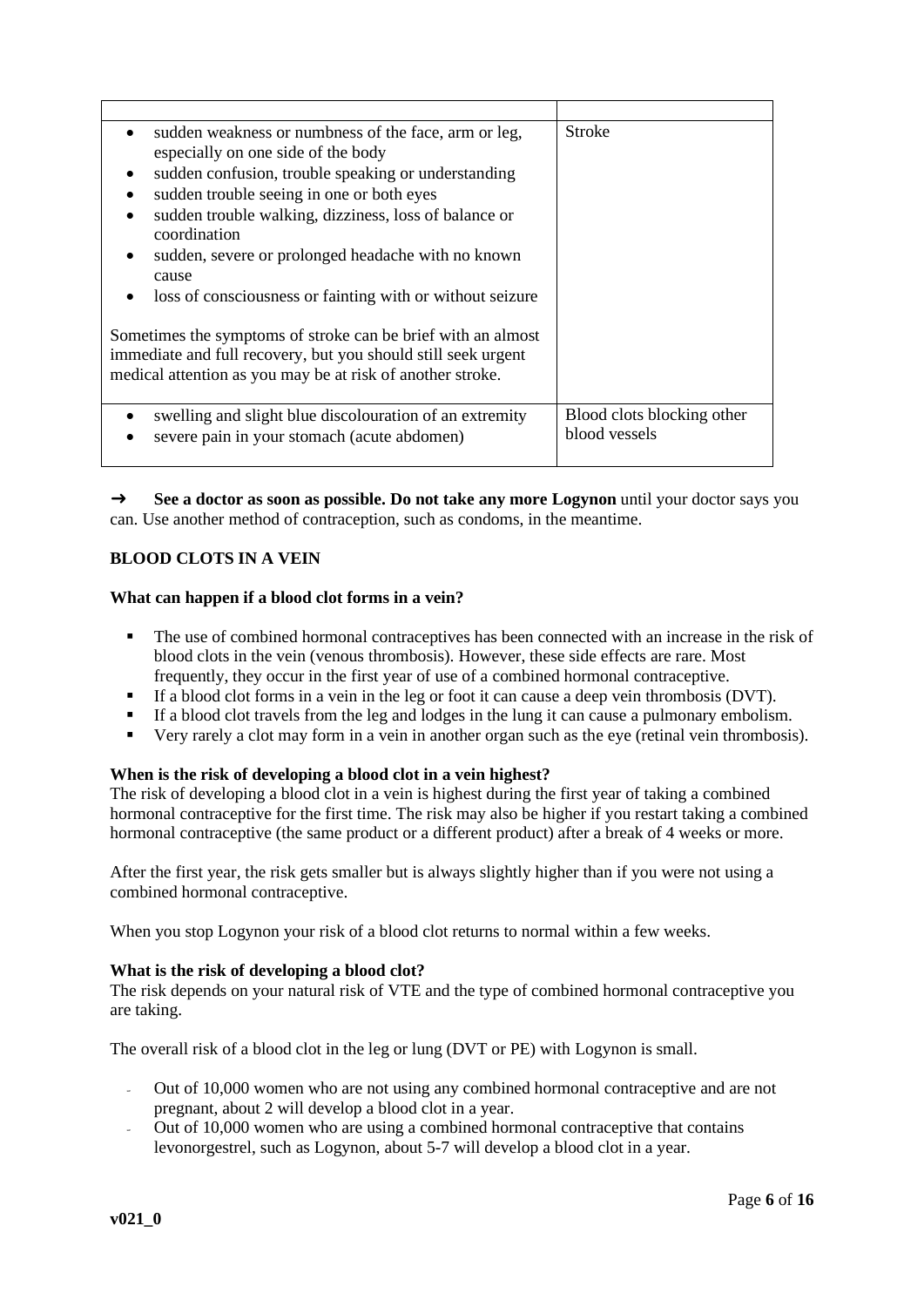- The risk of having a blood clot will vary according to your personal medical history (see "Factors that increase your risk of a blood clot in a vein" below).

|                                                             | Risk of developing a blood clot |
|-------------------------------------------------------------|---------------------------------|
|                                                             | in a year                       |
| Women who are <b>not using</b> a combined hormonal pill and | About 2 out of 10,000 women     |
| are not pregnant                                            |                                 |
| Women using a combined hormonal contraceptive pill          | About 5-7 out of 10,000 women   |
| containing levonorgestrel                                   |                                 |
|                                                             |                                 |
| Women using Logynon                                         | About 5-7 out of 10,000 women   |
|                                                             |                                 |

# **Factors that increase your risk of a blood clot in a vein**

The risk of a blood clot with Logynon is small but some conditions will increase the risk. Your risk is higher:

- **•** if you are very overweight (body mass index or BMI over  $30\text{kg/m}^2$ )
- if one of your immediate family has had a blood clot in the leg, lung or other organ at a young age (e.g. below the age of about 50). In this case you could have a hereditary blood clotting disorder
- if you need to have an operation, or if you are off your feet for a long time because of an injury or illness, or you have your leg in a cast. The use of Logynon may need to be stopped at least 4 weeks before surgery or while you are less mobile. If you need to stop Logynon ask your doctor when you can start using it again.
- as you get older (particularly above about 35 years)
- if you gave birth less than a few weeks ago.

The risk of developing a blood clot increases the more conditions you have.

Air travel (>4 hours) may temporarily increase your risk of a blood clot, particularly if you have some of the other factors listed.

It is important to tell your doctor if any of these conditions apply to you, even if you are unsure. Your doctor may decide that Logynon needs to be stopped.

If any of the above conditions change while you are using Logynon, for example a close family member experiences a thrombosis for no known reason, or you gain a lot of weight, tell your doctor.

#### **BLOOD CLOTS IN AN ARTERY**

#### **What can happen if a blood clot forms in an artery?**

Like a blood clot in a vein, a clot in an artery can cause serious problems. For example, it can cause a heart attack or a stroke.

#### **Factors that increase your risk of a blood clot in an artery**

It is important to note that the risk of a heart attack or stroke from using Logynon is very small but can increase:

- with increasing age (beyond about 35 years)
- **if you smoke**. When using a combined hormonal contraceptive like Logynon, you are advised to stop smoking. If you are unable to stop smoking and are older than 35 your doctor may advise you to use a different type of contraceptive
- if you are overweight
- **•** if you have high blood pressure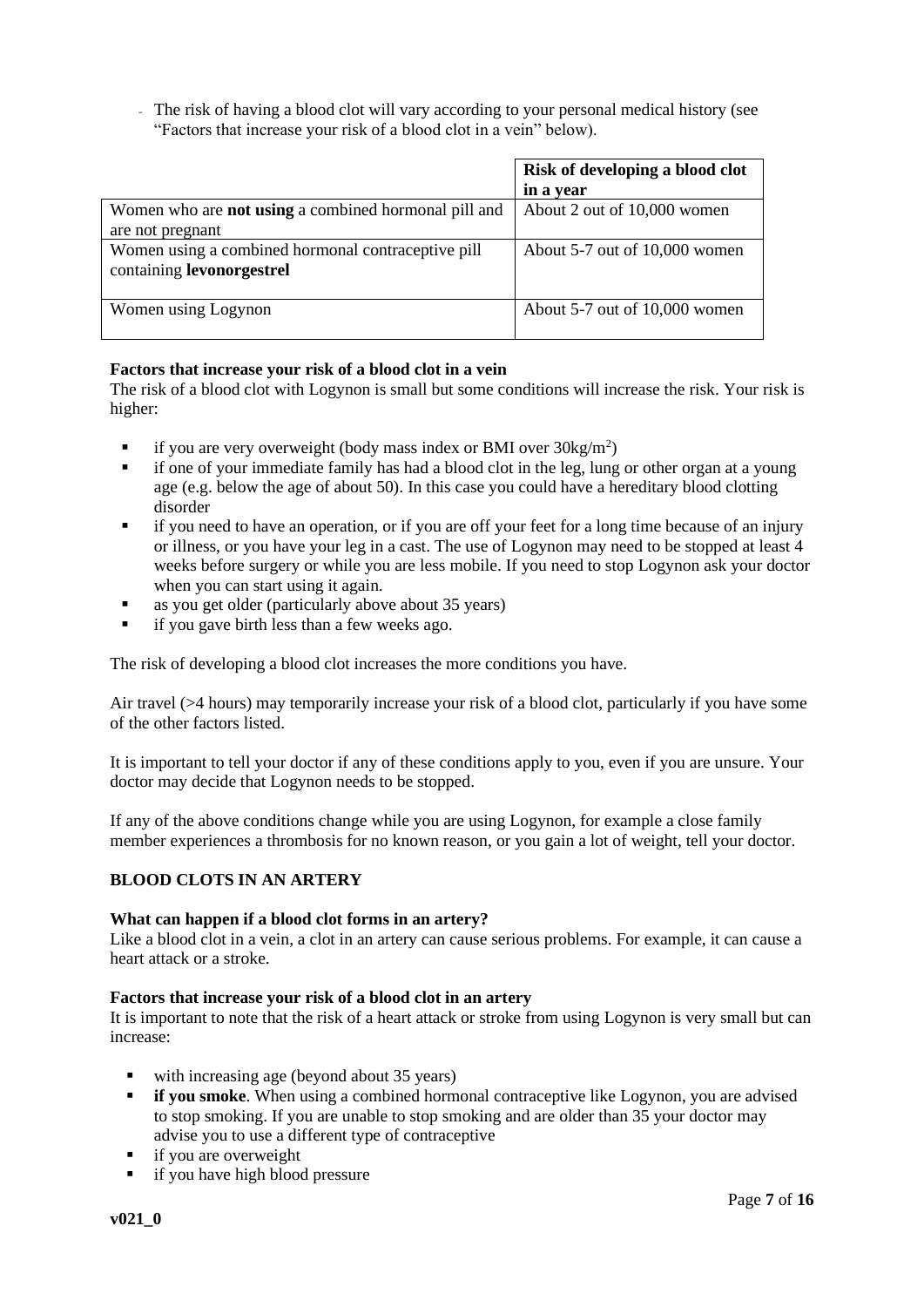- **•** if a member of your immediate family has had a heart attack or stroke at a young age (less than about 50). In this case you could also have a higher risk of having a heart attack or stroke
- if you, or someone in your immediate family, have a high level of fat in the blood (cholesterol or triglycerides)
- if you get migraines, especially migraines with aura
- if you have a problem with your heart (valve disorder, disturbance of the rhythm called atrial fibrillation)
- if you have diabetes.

If you have more than one of these conditions or if any of them are particularly severe the risk of developing a blood clot may be increased even more.

If any of the above conditions change while you are using Logynon, for example you start smoking, a close family member experiences a thrombosis for no known reason, or you gain a lot of weight, tell your doctor.

# **The Pill and cancer**

While high dose Pills reduce your risk of cancer of the ovary and womb if used in the long term, it is not clear whether lower dose Pills like Logynon also provide the same protective effects. However, it also seems that taking the Pill slightly increases your risk of **cancer of the cervix** – although this may be due to having sex without a condom, rather than the Pill. All women should have regular **smear tests**.

If you have **breast cancer,** or have had it in the past, you should not take the Pill. The Pill slightly increases your risk of breast cancer. This risk goes up the longer you're on the Pill, but returns to normal within about 10 years of stopping it. Because breast cancer is rare in women under the age of 40, the extra cases of breast cancer in current and recent Pill users is small. For example:

- Of 10,000 women who have **never taken the Pill**, about **16** will have breast cancer by the time they are 35 years old.
- Of 10,000 women who **take the Pill for 5 years in their early twenties**, about **17-18** will have breast cancer by the time they are 35 years old.
- Of 10,000 women who have **never taken the Pill**, about **100** will have breast cancer by the time they are 45 years old.
- Of 10,000 women who **take the Pill for 5 years in their early thirties**, about **110** will have breast cancer by the time they are 45 years old.

#### **Your risk of breast cancer is higher:**

- if you have a close relative (mother, sister or grandmother) who has had breast cancer<br>■ if you are seriously overweight
- if you are seriously overweight.

→ See a doctor as soon as possible if you notice any changes in your breasts, such as dimpling of the skin, changes in the nipple or any lumps you can see or feel.

Taking the Pill has also been linked to liver diseases, such as jaundice and non-cancer liver tumours, but this is rare. Very rarely, the Pill has also been linked with some forms of liver cancer in women who have taken it for a long time.

→ See a doctor as soon as possible if you get severe pain in your stomach, or yellow skin or **eyes** (*jaundice*). You may need to stop taking Logynon.

#### **Psychiatric disorders**

Some women using hormonal contraceptives including Logynon have reported depression or depressed mood. Depression can be serious and may sometimes lead to suicidal thoughts. If you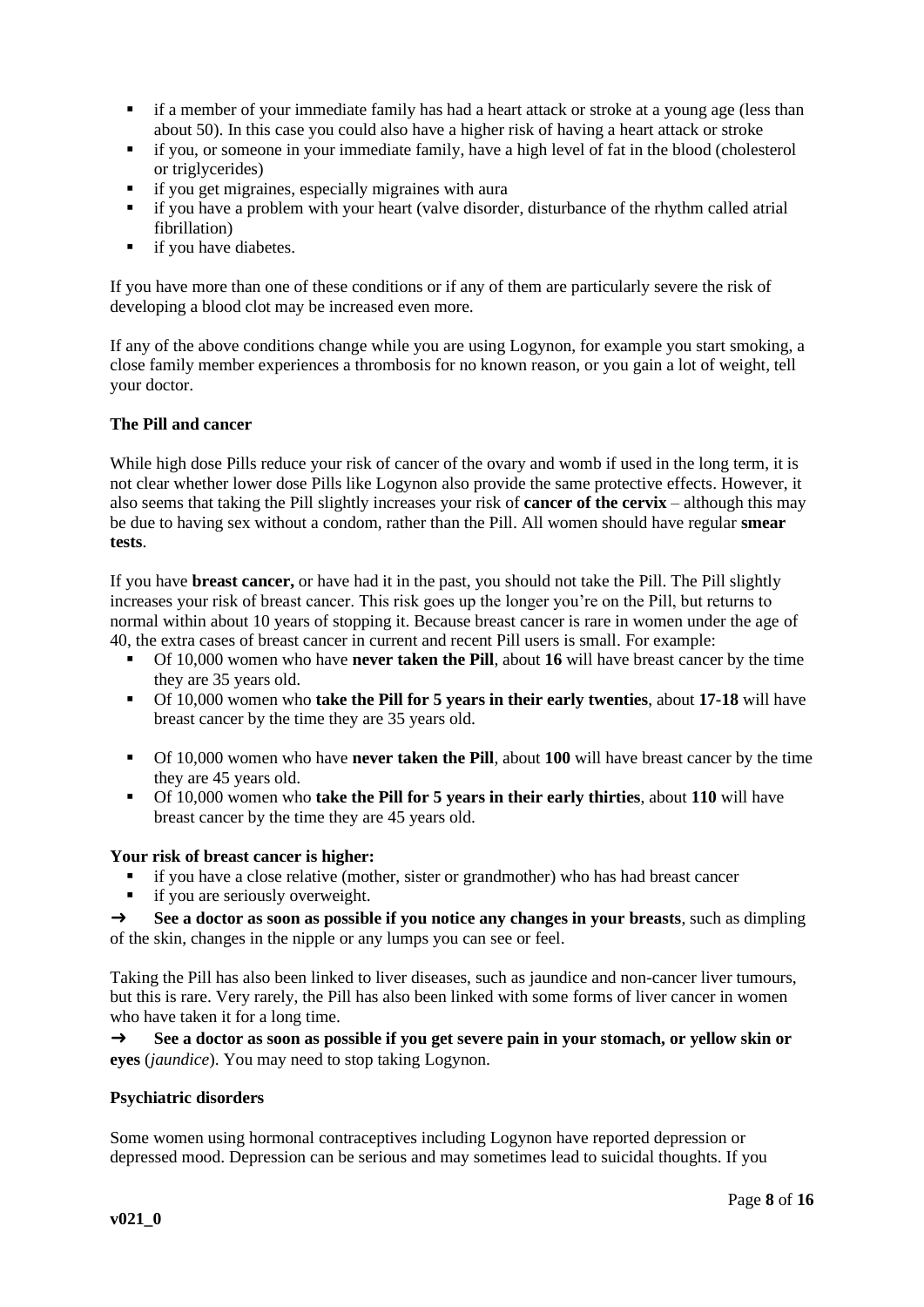experience mood changes and depressive symptoms contact your doctor for further medical advice as soon as possible.

## **Other medicines and Logynon**

If you ever need to take another medicine at the same time as being on the Pill, always tell your doctor, pharmacist or dentist that you're taking Logynon. Also check the leaflets that come with all your medicines to see if they can be taken with hormonal contraceptives.

Some medicines can have an influence on the blood levels of Logynon and can stop it from working properly – for example:

- **some medicines used to treat epilepsy**
- **some medicines used to treat HIV and Hepatitis C Virus infections** (so-called protease inhibitors and non-nucleoside reverse transcriptase inhibitors)
- **•** griseofulvin (an anti-fungal medicine)
- **certain antibiotics**
- **certain sedatives** (called *barbiturates*)
- **St. John's Wort** (a herbal remedy).

If you do need to take one of these medicines, Logynon may not be suitable for you or you may need to use extra contraception for a while. Your doctor, pharmacist or dentist can tell you if this is necessary and for how long.

**Logynon can also affect how well other medicines work.** Your doctor may need to adjust the dose of your other medicine.

In addition, Logynon can also interfere with the results of some blood tests, so always tell your doctor that you are taking Logynon if you have a blood test.

Do not use Logynon if you have hepatitis C and are taking medicinal products containing ombitasvir/paritaprevir/ritonavir, dasabuvir, glecaprevir/pibrentasvir and sofosbuvir/velpatasvir/voxilaprevir, as these products may cause increases in liver function blood test results (increase in ALT liver enzyme). Your doctor will prescribe another type of contraceptive prior to start of the treatment with these medicinal products. Logynon can be restarted approximately 2 weeks after completion of this treatment. See section "Do not use Logynon".

#### **Taking Logynon with food and drink**

There are no special instructions about food and drink while on Logynon.

#### **Pregnancy and breast-feeding**

**Do not use Logynon** if you are pregnant. If you think you might be pregnant, do a pregnancy test to confirm that you are before you stop taking Logynon.

**If you are breast-feeding,** your doctor or family planning nurse may advise you not to take Logynon. They will be able to suggest alternative contraception**.** Breast-feeding may not stop you getting pregnant.

#### **Driving and using machines**

Logynon has no known effect on the ability to drive or use machines.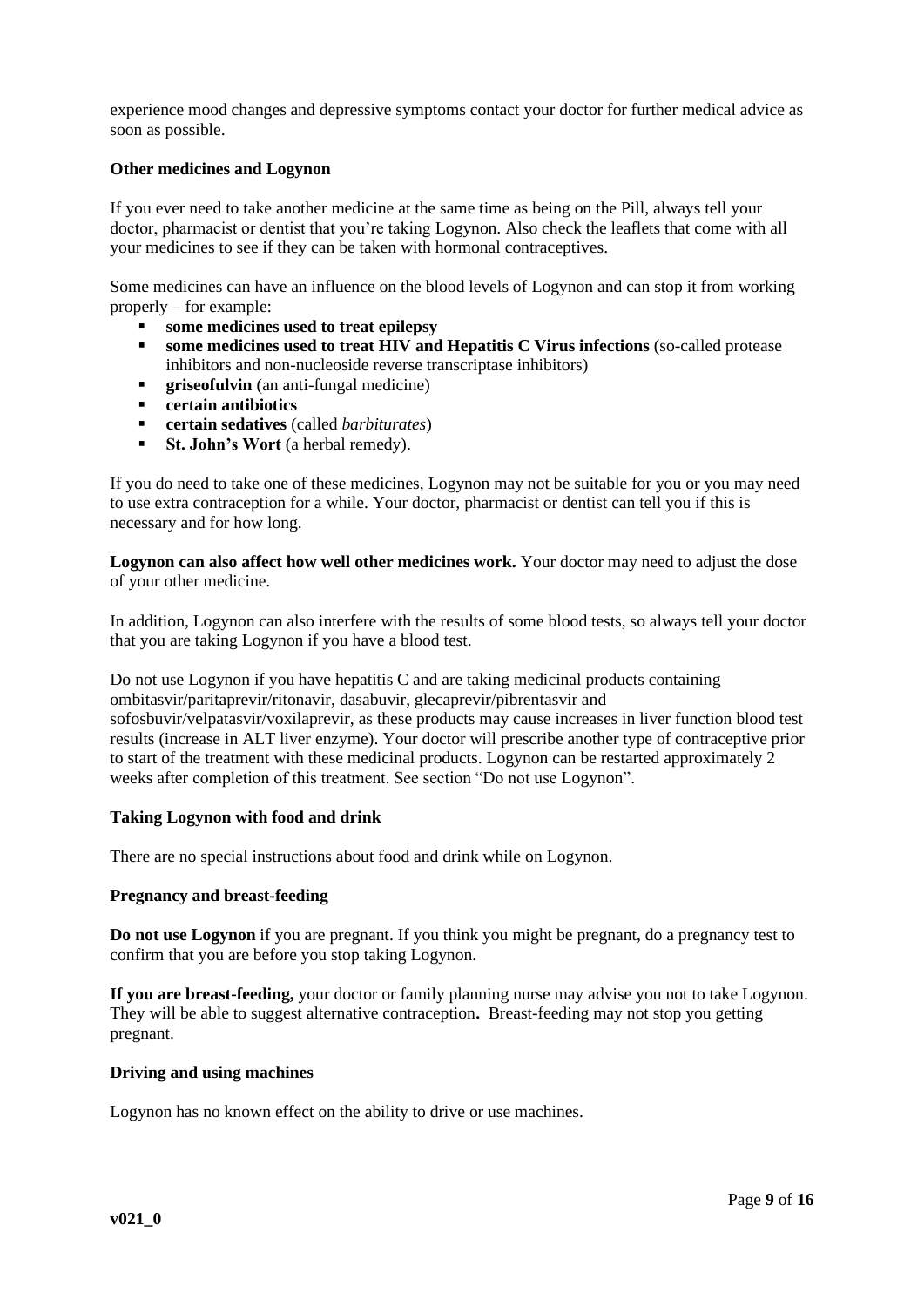# **Logynon contains lactose and sucrose**

If you have been told by your doctor that you have intolerance to some sugars, contact your doctor before using Logynon.

## **3. How to use Logynon**

To prevent pregnancy, always take Logynon as described below. Check with your doctor or family planning nurse if you are not sure.

## **Take Logynon every day for 21 days**

Logynon comes in strips of 21 pills (6 light brown, 5 white and 10 ochre-coloured tablets), each marked with a day of the week.

- Take your pill at the same time every day.
- Start by taking pill number 1 and mark that day of the week under the heading "I took my first pill on" by piercing the small unnumbered foil disc. This will remind you on which day you started taking the course of pills.
- Follow the direction of the arrows on the strip. Take one pill each day, until you have finished all 21 pills.
- Swallow each pill whole, with water if necessary. Do not chew the pill.

# **Then have seven pill-free days**

After you have taken all 21 pills in the strip, you have seven days when you take no pills. So if you take the last pill of one pack on a Friday, you will take the first pill of your next pack on the Saturday of the following week.

Within a few days of taking the last pill from the strip, you should have a withdrawal bleed like a period. This bleed may not have finished when it is time to start your next strip of pills.

You don't need to use extra contraception during these seven pill-free days – as long as you have taken your pills correctly and start the next strip of pills on time.

#### **Then start your next strip**

Start taking your next strip of Logynon after the seven pill-free days – even if you are still bleeding. Always start the new strip on time.

As long as you take Logynon correctly, you will always start each new strip on the same day of the week.

## **Starting Logynon**

#### **As a new user or starting the Pill again after a break**

It is best to take your first Logynon pill on the first day of your next period. By starting in this way, you will have contraceptive protection with your first pill.

#### **Changing to Logynon from another contraceptive Pill**

- **If you are currently taking a 21-day Pill:** start Logynon the next day after the end of the previous strip. You will have contraceptive protection with your first pill. You will not have a bleed until after your first strip of Logynon.
- **If you are taking a 28-day Pill:** start taking Logynon the day after your last active pill. You will have contraceptive protection with your first pill. You will not have a bleed until after your first strip of Logynon.
- **Or, if you are taking a progestogen-only Pill** (POP or 'mini Pill')**:** start Logynon on the first day of bleeding, even if you have already taken the progestogen-only Pill for that day. You will have contraceptive cover straight away.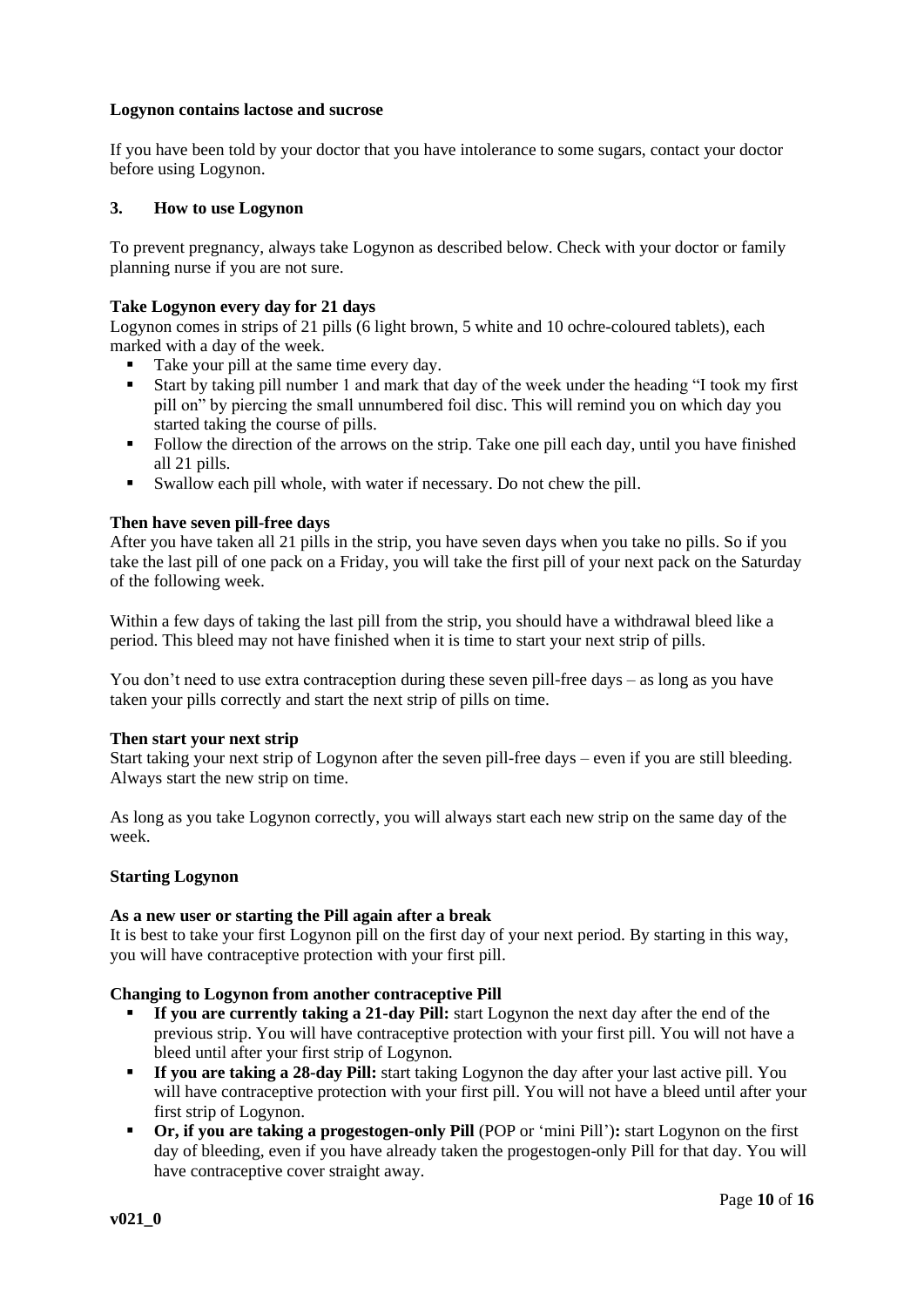#### **Starting Logynon after a miscarriage or abortion**

If you have had a miscarriage or an abortion **during the first three months** of pregnancy, your doctor may tell you to start taking Logynon straight away. This means that you will have contraceptive protection with your first pill.

If you have had a miscarriage or an abortion **after the third month** of pregnancy, ask your doctor for advice. You may need to use extra contraception, such as condoms, for a short time.

#### **Contraception after having a baby**

If you have just had a baby, your doctor may advise you that Logynon should be started 21 days after delivery provided that you are fully mobile. You do not have to wait for a period. You will need to use another method of contraception, such as a condom, until you start Logynon and for the first 7 days of pill taking.

> A missed pill If you miss a pill, follow these instructions:



**If you have missed any of the pills in a strip, and you do not bleed in the first pill-free break, you may be pregnant. Contact your doctor or family planning clinic, or do a pregnancy test yourself.**

**If you start a new strip of pills late, or make your 'week off' longer than seven days, you may not be protected from pregnancy.** If you had sex in the last seven days, ask your doctor, family planning nurse or pharmacist for advice. You may need to consider emergency contraception. You should also use extra contraception, such as a condom, for seven days.

#### **A lost pill**

If you lose a pill,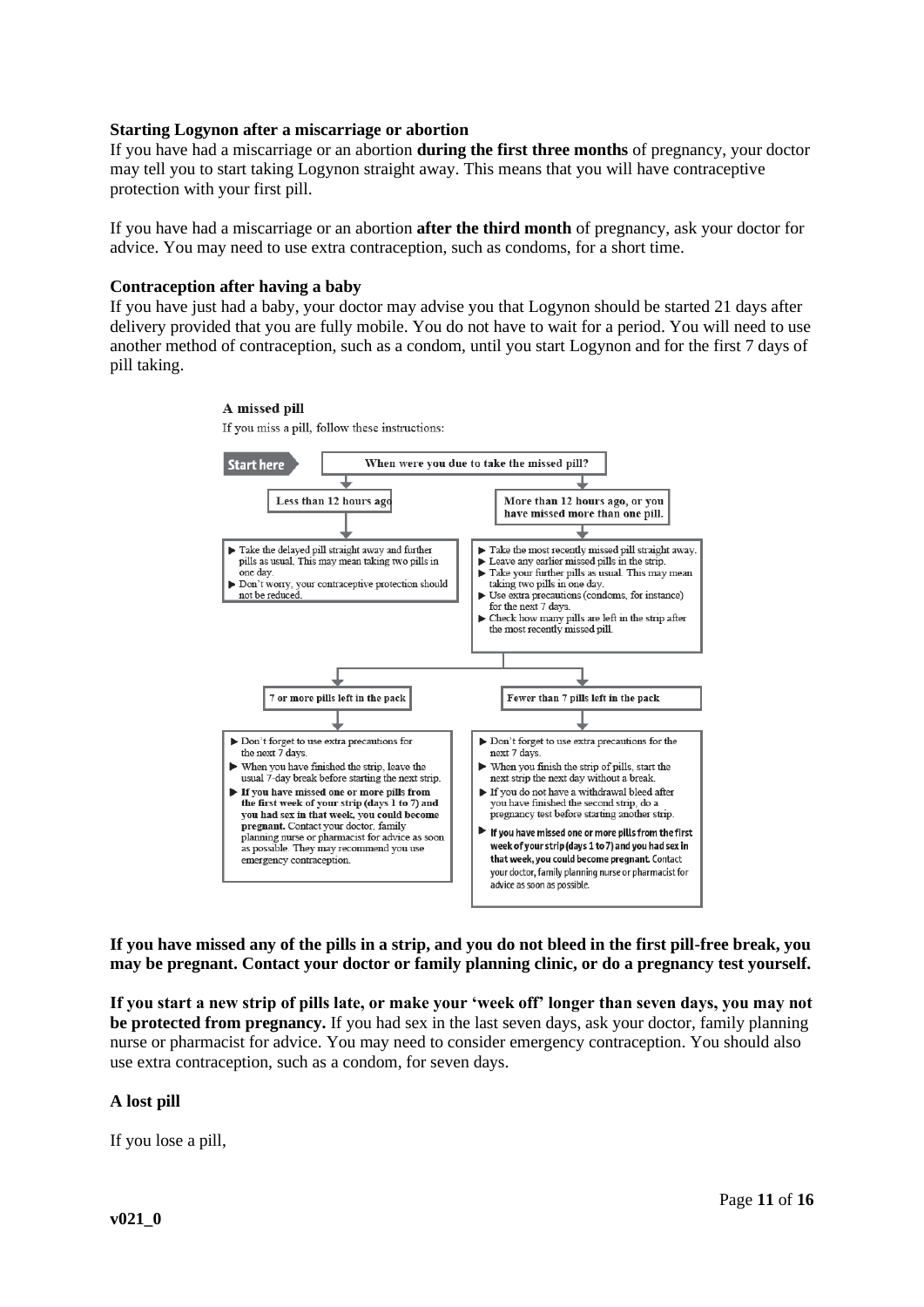**Either** take the last pill of the strip in place of the lost pill. Then take all the other pills on their proper days. Your cycle will be one day shorter than normal, but your contraceptive protection won't be affected. After your seven pill-free days you will have a new starting day, one day earlier than before.

**Or** if you do not want to change the starting day of your cycle, take a pill from a spare strip if you have one. Then take all the other pills from your current strip as usual. You can then keep the opened spare strip in case you lose any more pills.

# **If you are sick or have diarrhoea**

If you are sick (*vomit*) or have very bad diarrhoea within 4 hours of taking the Pill, your body may not get its usual dose of hormones from that pill. If you are **better within 12 hours of taking Logynon**, follow the instructions in section 3 *A lost pill*, which describes how to take another pill. If you are still sick or have diarrhoea **more than 12 hours after taking Logynon,** see in section 3, *A missed pill*.

→ **Talk to your doctor if your stomach upset carries on or gets worse**. He or she may recommend another form of contraception.

# **Missed a period – could you be pregnant?**

Occasionally, you may miss a withdrawal bleed. This could mean that you are pregnant, but that is very unlikely if you have taken your pills correctly. Start your next strip at the normal time. If you think that you might have put yourself at risk of pregnancy (for example, by missing pills or taking other medicines), or if you miss a second bleed, you should do a pregnancy test. You can buy these from the chemist or get a free test at your family planning clinic or doctors surgery. If you are pregnant, stop taking Logynon and see your doctor.

#### **Taking more than one pill should not cause harm**

It is unlikely that taking more than one pill will do you any harm, but you may feel sick, vomit or have some vaginal bleeding. Even girls who have not yet started to menstruate but have accidentally taken this medicine may experience such bleeding. Talk to your doctor if you have any of these symptoms.

#### **When you want to get pregnant**

If you are planning a baby, it's best to use another method of contraception after stopping Logynon until you have had a proper period. Your doctor or midwife relies on the date of your last natural period to tell you when your baby is due. However, it will not cause you or the baby any harm if you get pregnant straight away.

#### **4. Possible side effects**

Like all medicines, Logynon can cause side effects, although not everybody gets them. If you get any side effect, particularly if severe and persistent, or have any change to your health that you think may be due to Logynon, please talk to your doctor.

An increased risk of blood clots in the veins (venous thromboembolism (VTE)) or blood clots in the arteries (arterial thromboembolism (ATE)) is present for all women using combined hormonal contraceptives. For more detailed information on the different risks from taking combined hormonal contraceptives please see section 2 "What you need to know before you use Logynon".

→ **Tell your doctor, pharmacist or family planning nurse** if you are worried about any side effects which you think may be due to Logynon.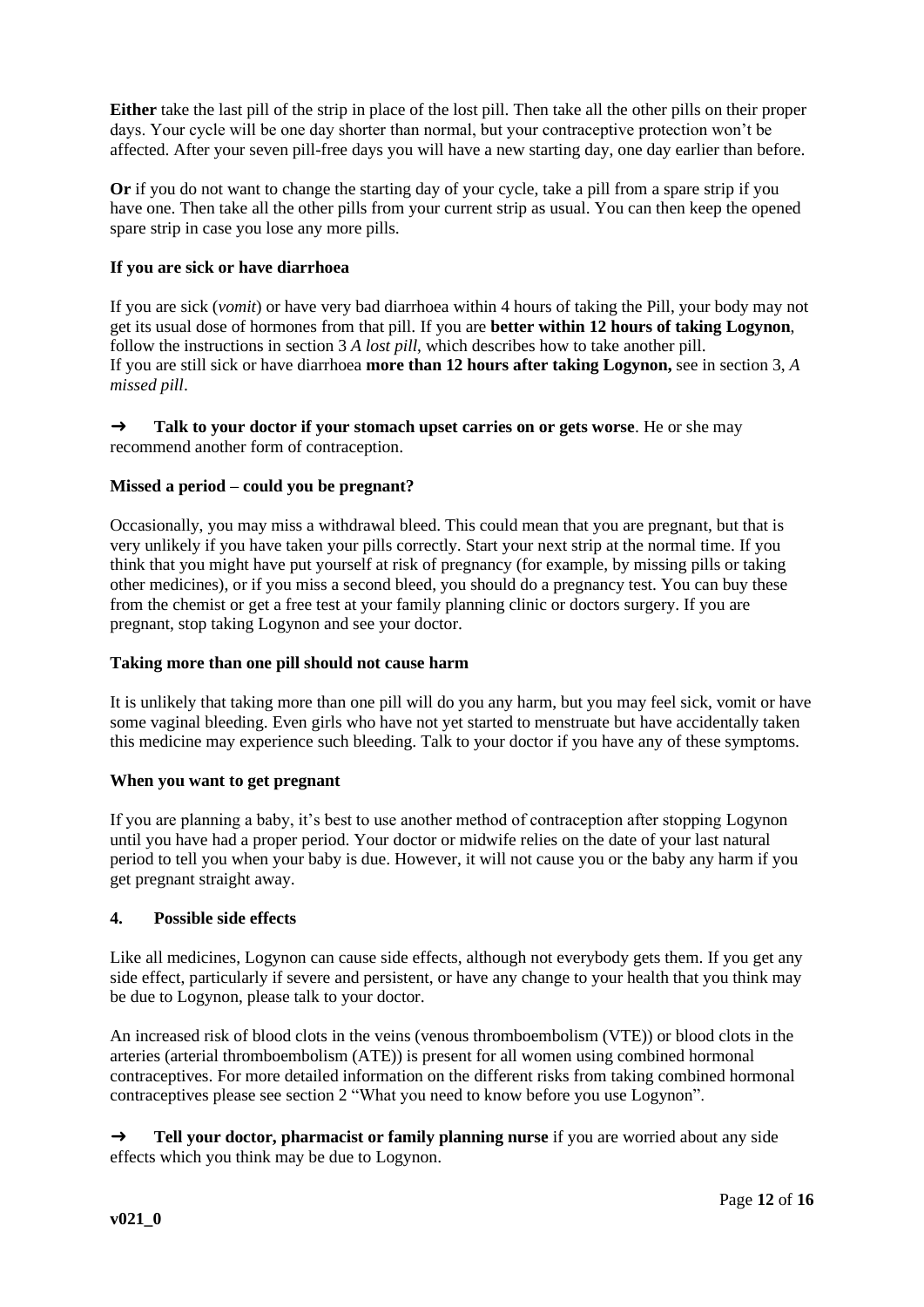## **Serious side effects – see a doctor straight away**

**Rare side effects** (between 1 and 10 in every 10,000 users may be affected)

- harmful blood clots in a vein or artery for example:
	- o in a leg or foot (i.e. DVT)
	- $\circ$  in a lung (i.e. PE)
	- o heart attack
	- o stroke
	- o mini-stroke or temporary stroke-like symptoms, known as a transient ischaemic attack (TIA)
	- o blood clots in the liver, stomach/intestine, kidneys or eye.

The chance of having a blood clot may be higher if you have any other conditions that increase this risk (see section 2 for more information on the conditions that increase risk for blood clots and the symptoms of a blood clot).

**Signs of a blood clot** (see 'Blood clots' in section 2)

Contact a doctor immediately if you experience any of the following symptoms of angioedema: swollen face, tongue and/or throat and/or difficulty swallowing or hives potentially with difficulty breathing (see also section "Warnings and Precautions").

#### **Signs of a severe allergic reaction:**

- **swelling** of the **hands, face, lips, mouth, tongue** or **throat**. A swollen tongue/throat may lead to **difficulty swallowing and breathing**
- a red bumpy rash (*hives*) and itching.

#### **Signs of breast cancer include:**

- **dimpling** of the skin
- changes in the nipple
- any **lumps** you can see or feel.

#### **Signs of cancer of the cervix include:**

- **• vaginal discharge** that smells and/or contains blood
- unusual **vaginal bleeding**
- **pelvic pain**
- **painful sex**.

#### **Signs of severe liver problems include:**

- severe **pain in your upper abdomen**
- **yellow skin or eyes** (*jaundice*)
- **inflammation of the liver** (*hepatitis*)
- your whole body starts **itching**.

→ **If you think you may have any of these, see a doctor straight away**. You may need to stop taking Logynon.

#### **Less serious side effects**

**Common side effects** (between 100 and 1000 in every 10,000 users may be affected)

- $\blacksquare$  feeling sick
- stomach ache
- putting on weight
- headaches
- depressive moods or mood swings
- sore or painful breasts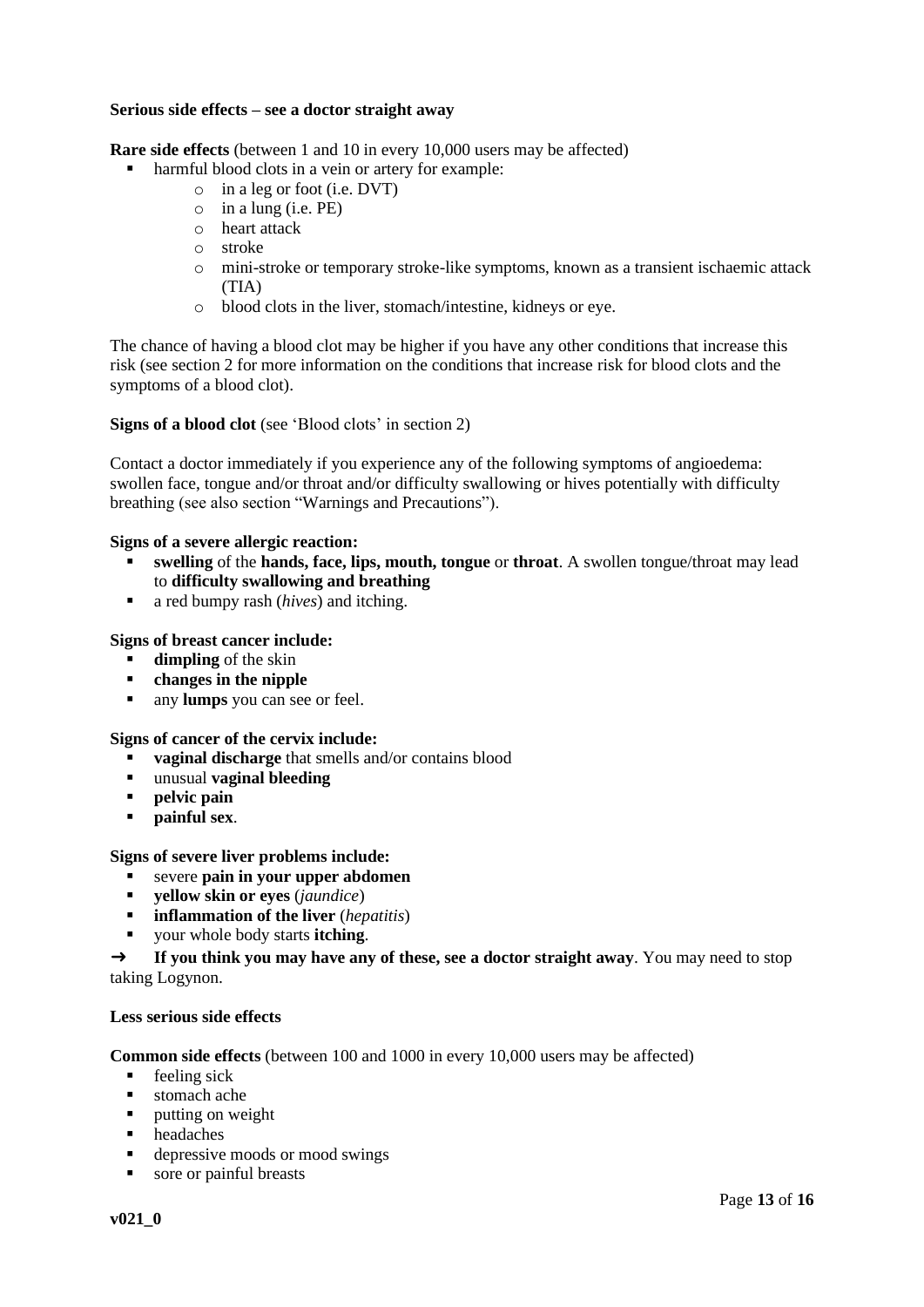**Uncommon side effects** (between 10 and 100 in every 10,000 users may be affected)

- being sick and stomach upsets
- **·** fluid retention
- migraine
- loss of interest in sex
- **•** breast enlargement
- $\bullet$  skin rash, which may be itchy

**Rare side effects** (between 1 and 10 in every 10,000 users may be affected)

- poor tolerance of contact lenses
- **•** losing weight
- increase of interest in sex
- vaginal or breast discharge

# **Other side effects reported**

- **Bleeding and spotting between your periods** can sometimes occur for the first few months but this usually stops once your body has adjusted to Logynon. If it continues, becomes heavy or starts again, contact your doctor (see 'Bleeding between periods should not last long' in section 4)
- **Chloasma** (yellow brown patches on the skin). This may happen even if you have been using Logynon for a number of months. Chloasma may be reduced by avoiding too much sunlight and/or UV lamps
- Occurrence or deterioration of the movement disorder **chorea**
- **Crohn's disease** or **ulcerative colitis**
- **Conditions that may worsen during pregnancy or previous use of the Pill:**
	- **yellowing of the skin** (*jaundice*)
	- **persistent itching** (*pruritus*)
	- **kidney or liver problems**
	- **gall stones**
	- certain rare medical conditions such as **systemic lupus erythematosus**
	- **blister-like rash** (*herpes gestationis*) whilst pregnant
	- an inherited form of deafness (*otosclerosis*)
	- a personal or family history of a form of **sickle cell disease**
	- **swelling of body parts** (*hereditary angioedema*)
	- an inherited disease called **porphyria**
	- cancer of the cervix

→ **Tell your doctor, pharmacist or family planning nurse** if you are worried about any side effects which you think may be due to Logynon. Also tell them if any existing conditions get worse while you are taking Logynon.

# **Bleeding between periods should not last long**

A few women have a little unexpected bleeding or spotting while they are taking Logynon, especially during the first few months. Normally, this bleeding is nothing to worry about and will stop after a day or two. Keep taking Logynon as usual. The problem should disappear after the first few strips.

You may also have unexpected bleeding if you are not taking your pills regularly, so try to take your pill at the same time every day. Also, unexpected bleeding can sometimes be caused by other medicines.

- → **Make an appointment to see your doctor** if you get breakthrough bleeding or spotting that:
	- carries on for more than the first few months
	- starts after you've been taking Logynon for a while
	- carries on even after you've stopped taking Logynon.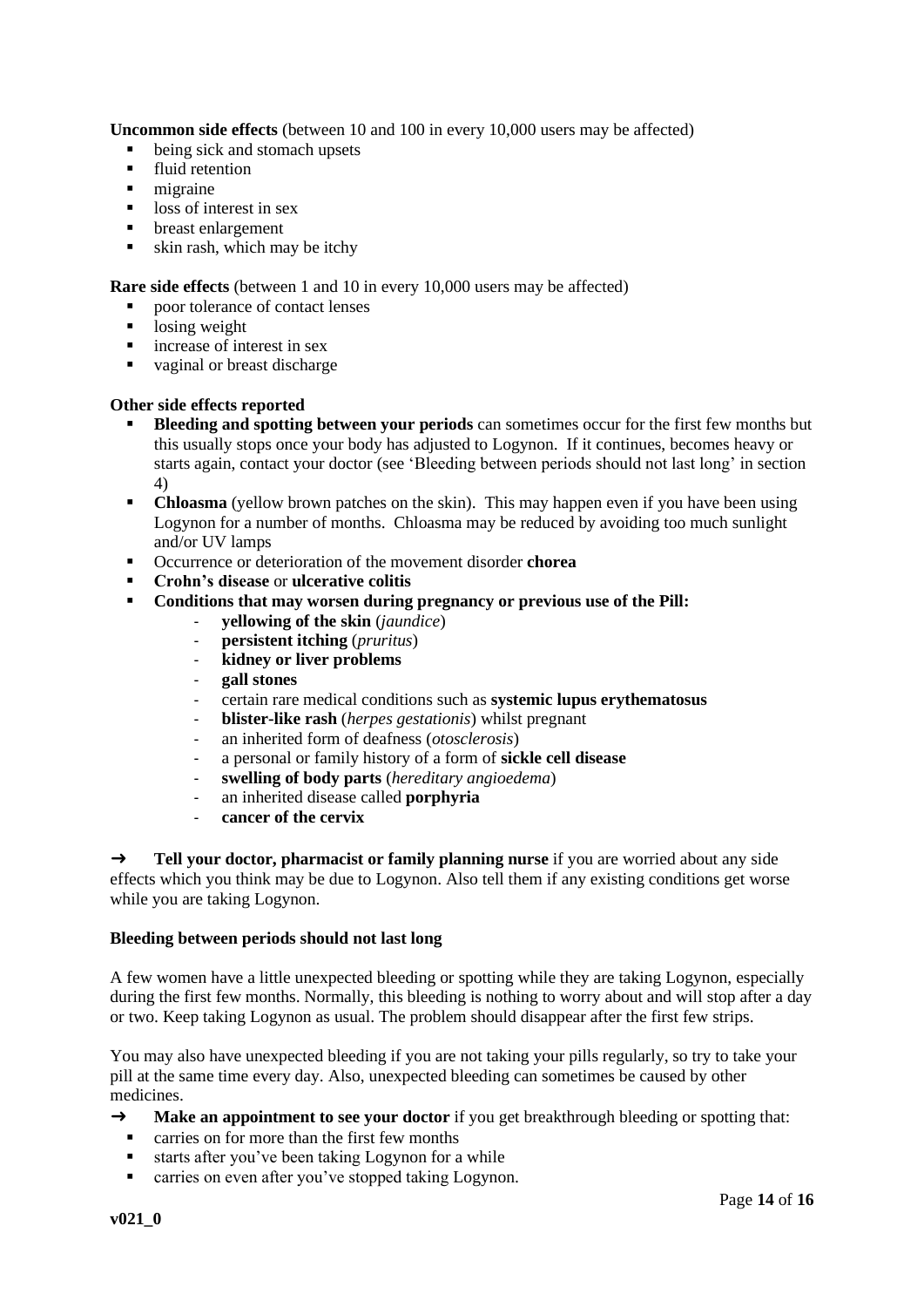# **Reporting of side effects**

If you get any side effects, talk to your doctor, pharmacist or nurse. This includes any possible side effects not listed in this leaflet. You can also report side effects directly via the Yellow Card Scheme at[: www.mhra.gov.uk/yellowcard](http://www.mhra.gov.uk/yellowcard) or search for MHRA Yellow Card in the Google Play or Apple App Store.

By reporting side effects you can help provide more information on the safety of this medicine.

# **5. How to store Logynon**

Keep this medicine out of the sight and reach of children.

Do not use Logynon after the expiry date which is stated on the strip after EXP. The expiry date refers to the last day of that month.

Do not throw away any medicines via wastewater or household waste. Ask your pharmacist how to throw away medicines you no longer use. These measures will help protect the environment.

# **6. Contents of the pack and other information**

#### **What Logynon contains**

The active substances are levonorgestrel and ethinylestradiol. Each light brown tablet contains 50 micrograms levonorgestrel and 30 micrograms ethinylestradiol. Each white tablet contains 75 micrograms levonorgestrel and 40 micrograms ethinylestradiol Each ochre tablet contains 125 micrograms levonorgestrel and 30 micrograms ethinylestradiol

All tablets are sugar-coated.

The other ingredients are:

Lactose, maize starch, povidone, magnesium stearate (E572), sucrose, macrogol 6000, calcium carbonate (E170), talc, glycol montanate, glycerin (E422), titanium dioxide (E171), ferric oxide pigment (red and yellow) (E172).

#### **What Logynon looks like and contents of the pack**

Each box of Logynon contains three strips of 21 coated tablets. Logynon is available in packs of one, three and fifty. Not all pack sizes may be marketed.

Logynon tablets are contained in blister packs consisting of transparent films made of polyvinyl chloride and metallic foils made of aluminium.

Each blister pack contains 6 light brown tablets, 5 white tablets and 10 ochre tablets.

#### **The company that holds the product licence for Logynon is:**

Bayer plc, 400 South Oak Way, Reading, RG2 6AD

#### **Logynon is made by**:

Bayer AG, Mullerstrasse 178, 13353 Berlin, Germany or